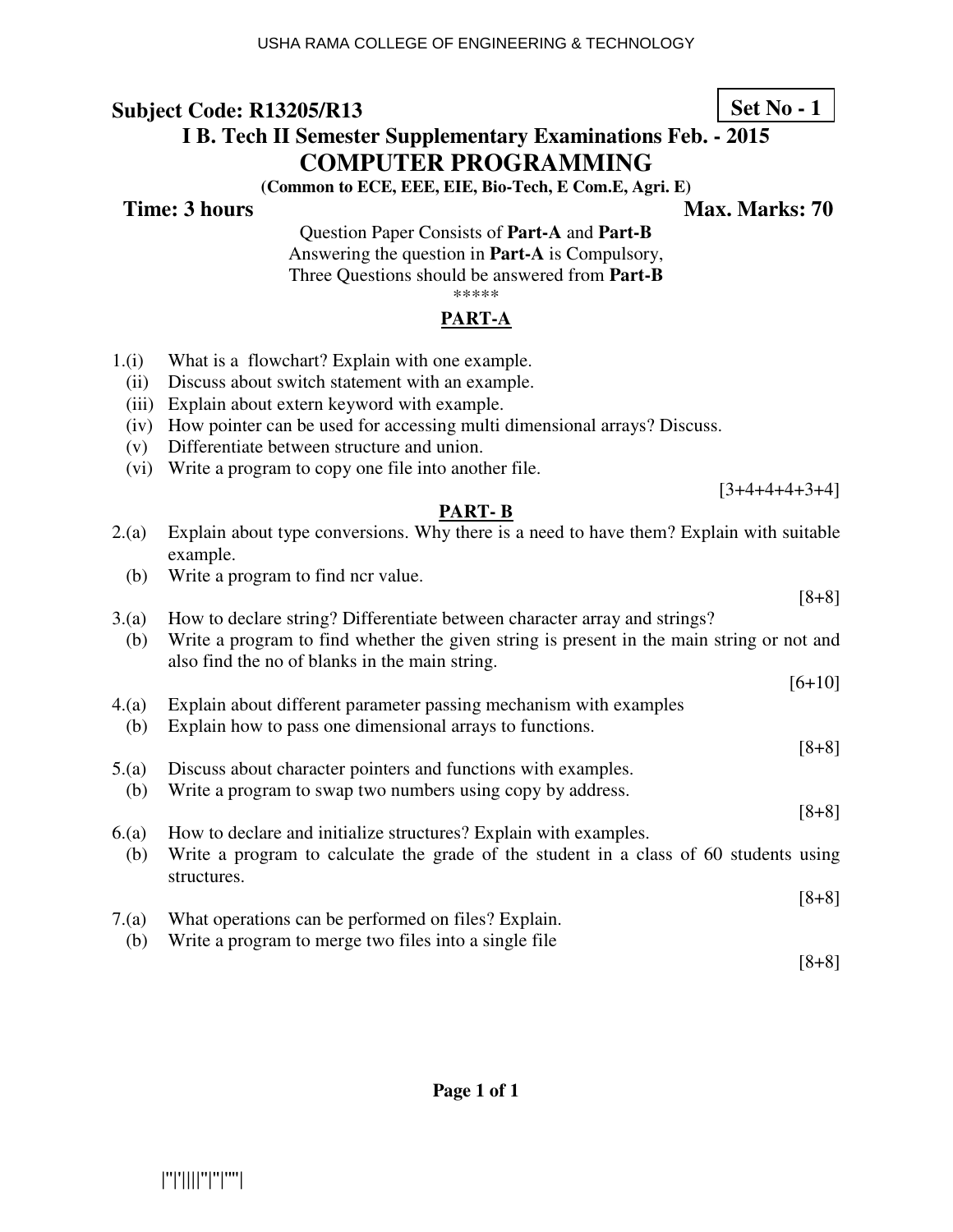# **I B. Tech II Semester Supplementary Examinations Feb. - 2015 COMPUTER PROGRAMMING**

**(Common to ECE, EEE, EIE, Bio-Tech, E Com.E, Agri. E)** 

**Time: 3 hours** Max. Marks: 70

Question Paper Consists of **Part-A** and **Part-B** Answering the question in **Part-A** is Compulsory, Three Questions should be answered from **Part-B** \*\*\*\*\*

## **PART-A**

- 1.(i) How to compile a given file in linux? Explain with one example.
	- (ii) Explain about break and continue.
	- (iii) Explain about static keyword with an example.
	- (iv) What is indirect pointer? Dicuss.
	- (v) What is typedef? Explain with example.
	- (vi) Write a program to read a text file and convert the file data into upper case.

 $[2+4+4+4+4+4]$ 

### **PART- B**

| 2.(a)<br>(b) | What is data type? Explain about different data types with examples.<br>Write a program to find GCD between two given numbers.                        |         |
|--------------|-------------------------------------------------------------------------------------------------------------------------------------------------------|---------|
| 3(a)<br>(b)  | Differentiate between while and for statement with an example.<br>Write a program to print pascal triangle.                                           | $[8+8]$ |
| 4.(a)        | What is recursion? Explain.                                                                                                                           | $[8+8]$ |
| (b)          | Write a recursive function to generate fibonacci series.                                                                                              | $[8+8]$ |
| 5(a)<br>(b)  | How to pass pointer variables as function arguments? Explain with examples.<br>Write a program to illustrate pointer variables as function arguments. |         |
| 6(a)         | Explain about the bitfields.                                                                                                                          | $[8+8]$ |
| (b)          | Write a program to print the binary equivalent for a given number using bitfields.                                                                    | $[8+8]$ |
| 7(a)         | how to read from and write to a file? Explain with examples.<br>Write a program to find the no of occurrences of a given word in a given file         |         |
| (b)          |                                                                                                                                                       | $[8+8]$ |

**Set No - 2**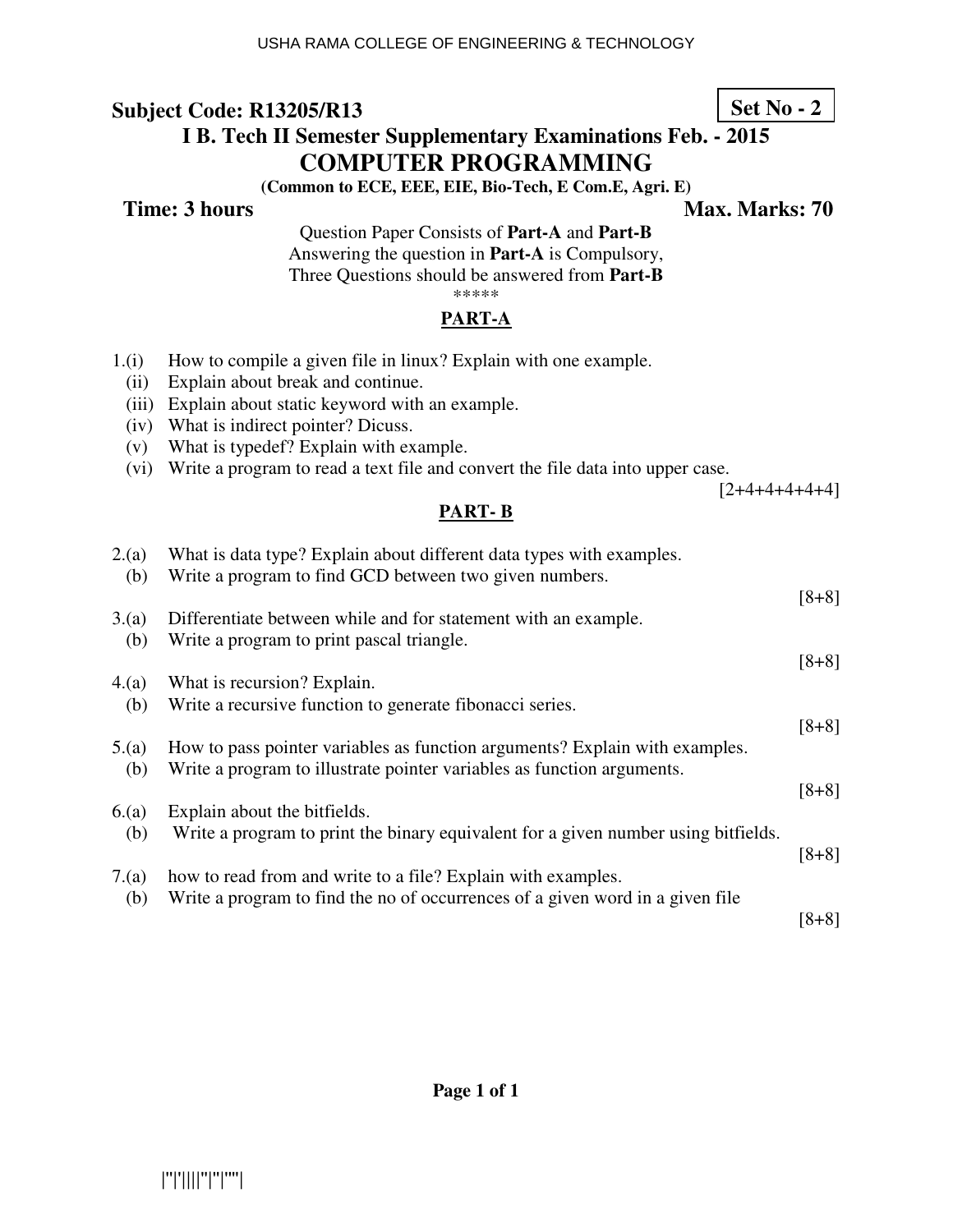# **I B. Tech II Semester Supplementary Examinations Feb. - 2015 COMPUTER PROGRAMMING**

**(Common to ECE, EEE, EIE, Bio-Tech, E Com.E, Agri. E)** 

**Time: 3 hours** Max. Marks: 70

Question Paper Consists of **Part-A** and **Part-B** Answering the question in **Part-A** is Compulsory, Three Questions should be answered from **Part-B** \*\*\*\*\*

## **PART-A**

- 1.(i) Is there any difference between pre-increment and post-increment? Explain
	- (ii) Explain about nested if.
	- (iii) Explain about auto keyword with an example.
	- (iv) What is dangling memory? Discuss.
	- (v) What are nested structures? Explain..
	- (vi) Write a program to read a text file and count the number of words and lines in the text file.

 $[4+4+3+4+3+4]$ 

### **PART- B**

| 2.(a)       | What is algorithm? Write an algorithm for the finding the given no is Armstrong no or<br>not?                            |         |
|-------------|--------------------------------------------------------------------------------------------------------------------------|---------|
| (b)         | Write a C program for printing Fibonacci series.                                                                         |         |
| 3(a)        | What is String? Explain about string manipulation operations with examples.                                              | $[8+8]$ |
| (b)         | Write a program to find whether the given string is palindrome or not.                                                   |         |
|             |                                                                                                                          | $[8+8]$ |
| 4(a)        | What is function? What are the different ways for writing functions? Explain.<br>Write a program for Towers of Hanoi.    |         |
| (b)         |                                                                                                                          | $[8+8]$ |
| 5.(a)       | Explain about dynamic memory management.                                                                                 |         |
| (b)         | Write a program for illustrating the pointer, indirect pointers.                                                         |         |
|             |                                                                                                                          | $[8+8]$ |
| 6(a)<br>(b) | Explain about self referential structures.<br>Write a program to create a linked list using self referential structures. |         |
|             |                                                                                                                          | $[8+8]$ |
| 7(a)        | What operations that can be performed on binary files? Explain.                                                          |         |
| (b)         | Write a program to print each word first letter into upper case in a given file.                                         |         |
|             |                                                                                                                          | $[8+8]$ |

## **Set No - 3**